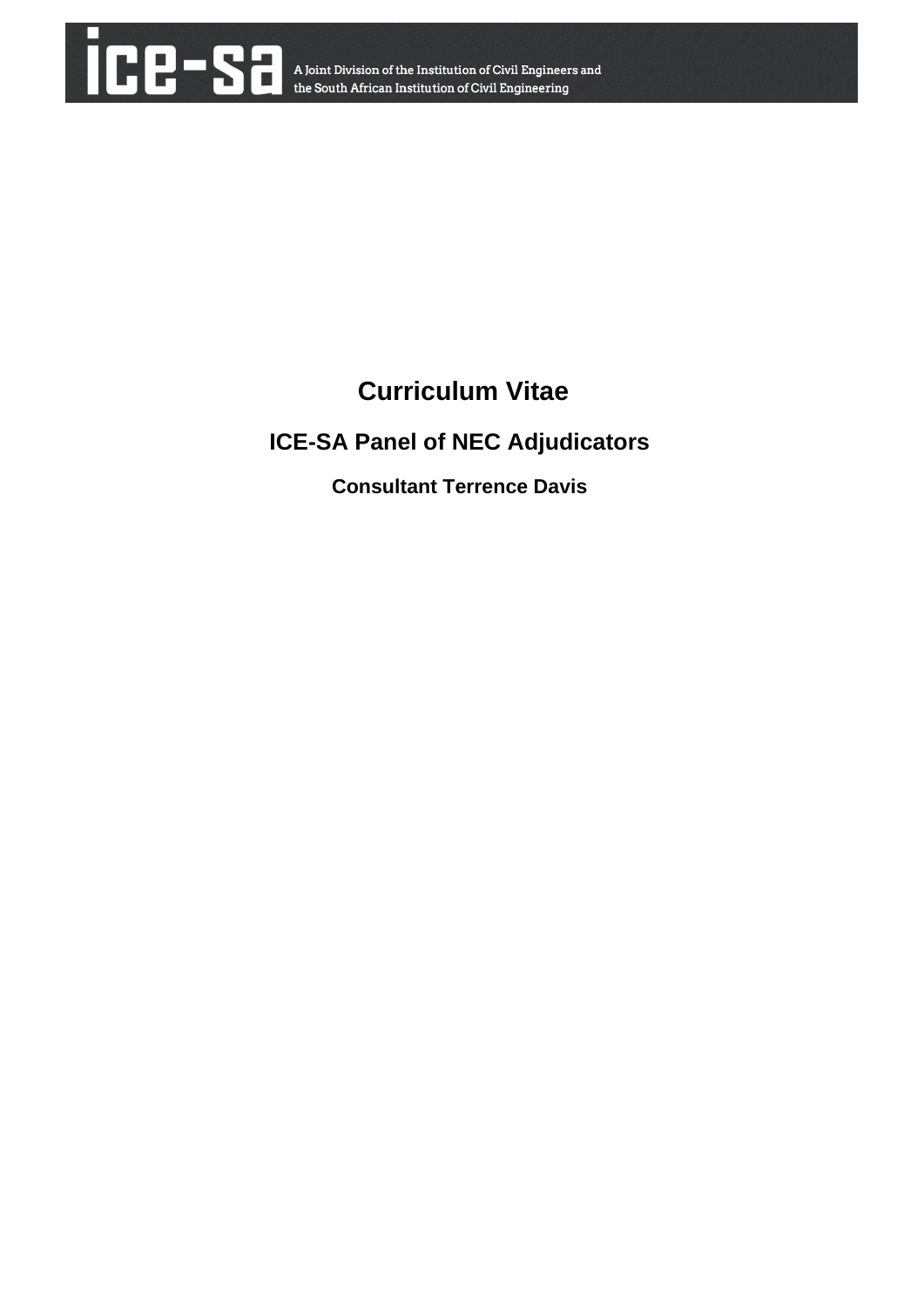

A Joint Division of the Institution of Civil Engineers and the South African Institution of Civil Engineering

#### **Personal Details:**

**Forenames:** Terrence **Surname:** Davis **Gender:** Male **Language:** English

**Contact Details Contact Details** 

 **Email:** tdavis@lindsaykeller.com **Cellphone:** 082 455 5203 **Home:** 011 883 2886 **Work:** 011 880 8980 **Fax:** 011 880 9182

 **Province:** Gauteng **Country:** South Africa **Nationality:** South African **Town**: Johannesburg

### **Professional**

**Company Name:** LindsayKeller **Job Title:** Consultant

#### **Contract Experience:**

He was admitted as an attorney, notary, and conveyancer in 1972 and passed the Qualifying Examinations of The Law Society of England for admission of soliciitors in 1975. He holds the degrees of B.Com., LL.B., H.Dip.Tax, and H.Dip.Company Law (Wits). He has been a partner at LindsayKeller Attorneys since 1979, and a consultant since 2015.

**Career Overview:**